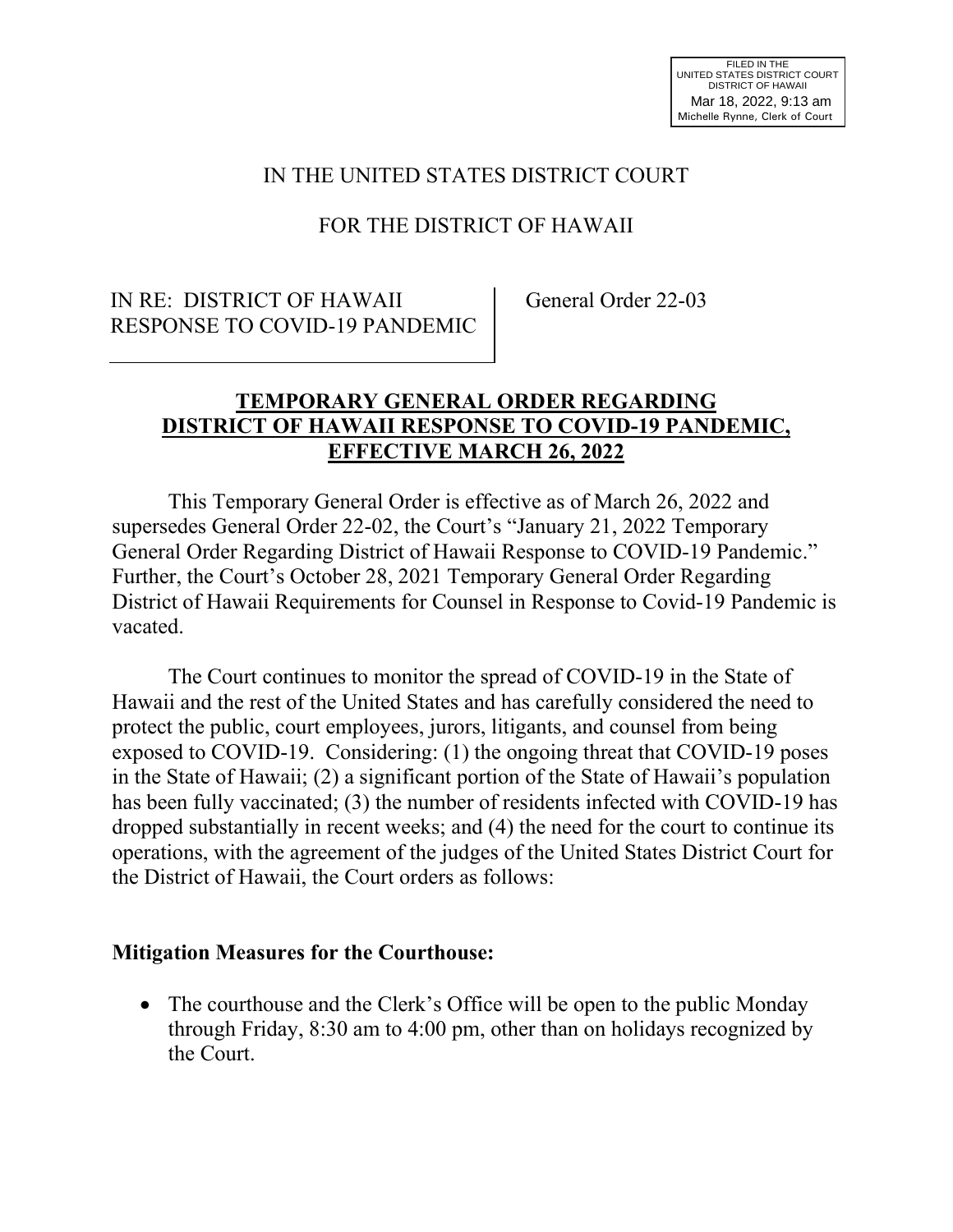- Persons entering the courthouse will not be required to wear a mask. Exceptions to this rule are:
	- 1) the chief judge has the authority to require the use of facemasks upon entry to the courthouse should it be deemed necessary for public health;
	- 2) the chief judge has the authority to require the use of facemasks in particular areas of the courthouse; and
	- 3) a presiding judge may require the use of facemasks in that judge's courtroom.
- Hand sanitizer stations will be made available throughout the courthouse, including immediately upon entry and by all elevators.
- To the extent practicable, everyone in public areas of the courthouse should avoid gathering in large groups and should maintain a safe distance from others.
- Entry to the courthouse will be denied to anyone, regardless of vaccination status:
	- 1) who has tested positive for COVID-19, unless 10 days have passed since receiving the positive test result;
	- 2) who has been in close proximity (within 6 feet for a total of 15 minutes or more over a 24-hour period) to a person known to have COVID-19, unless 5 days have passed since the last contact with the positive individual or the person seeking entry to the courthouse has tested negative for COVID-19 and has been cleared to be in public by a physician;
	- 3) who has symptoms of a COVID-19 infection; or
	- 4) who is required by the State of Hawaii or the City and County of Honolulu to be in self-quarantine.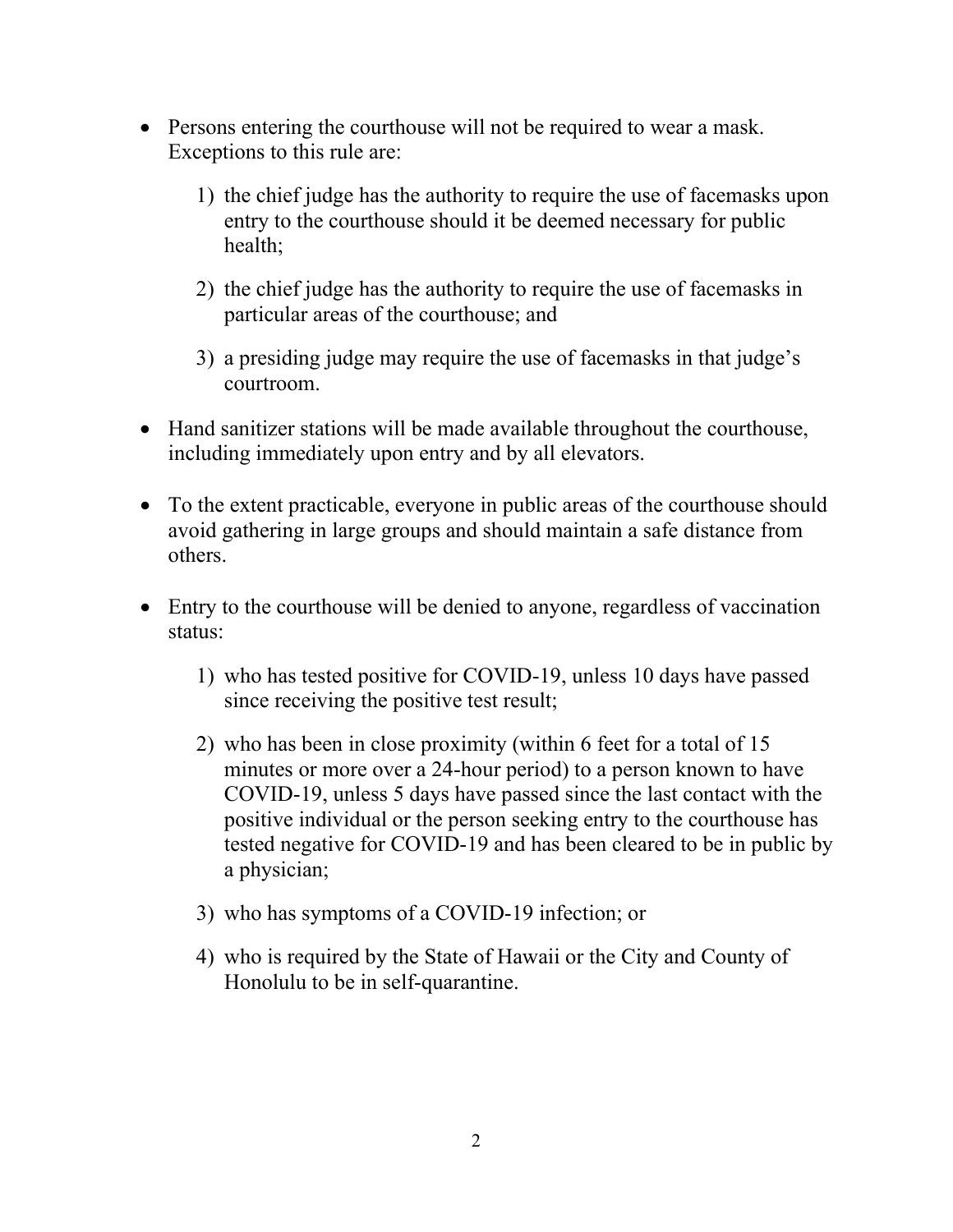### **Non-Jury Proceedings:**

- In order to minimize the risk of COVID-19 transmission, the Court will make efforts to minimize traffic in the courthouse. Each presiding judge will determine whether civil matters, including case management matters, settlement conferences, and hearings, will be taken off calendar pursuant to Local Rule 7.1, or conducted by telephone, Zoom, or in court.
- Each presiding judge will determine how to proceed with non-jury trials.
- At the discretion of the presiding judge, the Court will continue to conduct certain criminal proceedings by telephone or Zoom as permitted by the Court's most current CARES Act Order.
- Certain criminal proceedings that fall outside the Court's most recent CARES Act Order will be conducted in court.
- If a presiding judge elects to proceed with a hearing by telephone or Zoom, public hearings will be available to members of the public and the media, to the extent permitted and practicable. Specific information will be available on each case's individual docket on PACER, and further instructions can be found on the Court's website. Members of the public and media are strictly prohibited from recording or broadcasting any hearing (whether telephonic or Zoom), in whole or in part, in any fashion. Failure to abide by this restriction may result in sanctions. Further information may be set forth on the Court's website, [www.hid.uscourts.gov,](http://www.hid.uscourts.gov/) and may change from time to time.
- For registered CM/ECF users, filings will be processed in civil and criminal cases via the CM/ECF electronic system, by mail, in person at the Clerk's Office, or through use of the Court's drop box located outside the courthouse. Sealed matters may be filed by email to the Clerk's Office at clerks orders@hid.uscourts.gov.
- Pro se litigants may file by mail, in person at the Clerk's Office, using the Court's drop box, or by email to the Clerk's Office at hid clerks@hid.uscourts.gov. File-stamped copies will be returned by United States mail or email. Anyone seeking assistance from the Clerk's Office should call (808) 541-1890. Additional procedures for filing court